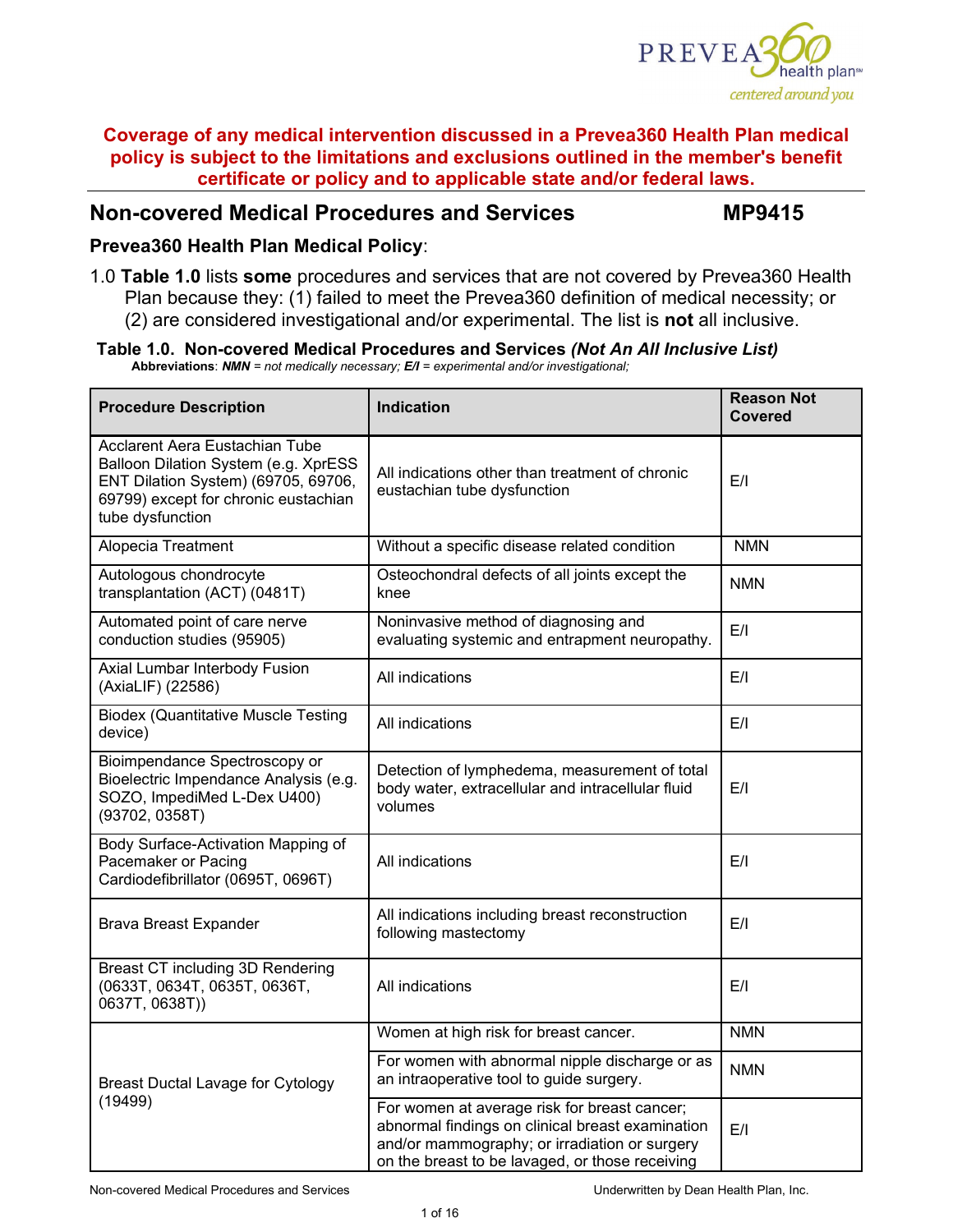

| <b>Procedure Description</b>                                                                                                                              | <b>Indication</b>                                                                                                                                                                                                                                                                           | <b>Reason Not</b><br><b>Covered</b> |
|-----------------------------------------------------------------------------------------------------------------------------------------------------------|---------------------------------------------------------------------------------------------------------------------------------------------------------------------------------------------------------------------------------------------------------------------------------------------|-------------------------------------|
|                                                                                                                                                           | chemotherapy, tamoxifen, or selective estrogen<br>receptor modulators.                                                                                                                                                                                                                      |                                     |
| <b>Breast Thermography</b>                                                                                                                                | Screening for breast cancer and other breast<br>diseases.                                                                                                                                                                                                                                   | E/I                                 |
| <b>Carotid Intima Medial Thickness</b><br>Measurement (CIMT) Ultrasound<br>(93895, 0126T)                                                                 | All indications                                                                                                                                                                                                                                                                             | <b>NMN</b>                          |
| Closed Loop Insulin Delivery System<br>(e.g. artificial pancreas device<br>system) (S1034, S1035, S1036,<br>S1037))                                       | All indications                                                                                                                                                                                                                                                                             | E/I                                 |
| Computed Tomographic Angiography<br>(CTA), coronary atherosclerotic<br>plaque (0623T, 0624T, 0625T,<br>0626T)                                             | Severity of coronary disease and all other<br>indications                                                                                                                                                                                                                                   | E/I                                 |
| <b>Computer Based Treatment for</b><br><b>Cognitive Behavioral Therapy</b><br>(CBTCBT) for Substance Use<br>Disorders (e.g. reSET and reSET-O)<br>(A9291) | For treatment of substance use disorders                                                                                                                                                                                                                                                    | E/I                                 |
| <b>Constraint Induced Movement</b><br>Therapy                                                                                                             | All indications other than treatment of upper limb<br>hemiparesis                                                                                                                                                                                                                           | <b>NMN</b>                          |
| Cord blood harvesting for<br>transplantation; allogeneic (S2140,                                                                                          | Prophylactic collection and storage of umbilical<br>cord blood when proposed for an unspecified<br>future use for an autologous stem cell transplant<br>in the original donor or for an unspecified future<br>use as an allogeneic stem cell transplant in a<br>related or unrelated donor. | <b>NMN</b>                          |
| S2142)                                                                                                                                                    | For patients for whom a well-matched bone<br>marrow donor is available.                                                                                                                                                                                                                     | <b>NMN</b>                          |
|                                                                                                                                                           | For patients not meeting patient selection criteria<br>for AllBMT.                                                                                                                                                                                                                          | E/I                                 |
| Cord blood storage (88240)                                                                                                                                | All indications                                                                                                                                                                                                                                                                             | <b>NMN</b>                          |
| <b>Cranial Electrotherapy Stimulation</b><br>(CES) (e.g. Alpha Stim) (E1399,<br>K1002)                                                                    | Behavioral disorders including, but not limited to,<br>depression and anxiety                                                                                                                                                                                                               | E/I                                 |
| Craniosacral Therapy (97139)                                                                                                                              | All indications                                                                                                                                                                                                                                                                             | E/I                                 |
| Cryoablation nasal tissue and/or<br>nerves (e.g. Clarifix) (C9771)                                                                                        | Chronic sinusitis and all other indications                                                                                                                                                                                                                                                 | E/I                                 |
| Cryogenic surgical device (e.g. iovera<br>System) (0441T)                                                                                                 | Relief of pain and symptoms associated with<br>osteoarthritis of the knee and peripheral nerve<br>pain                                                                                                                                                                                      | E/I                                 |

Non-covered Medical Procedures and Services Underwritten by Dean Health Plan, Inc.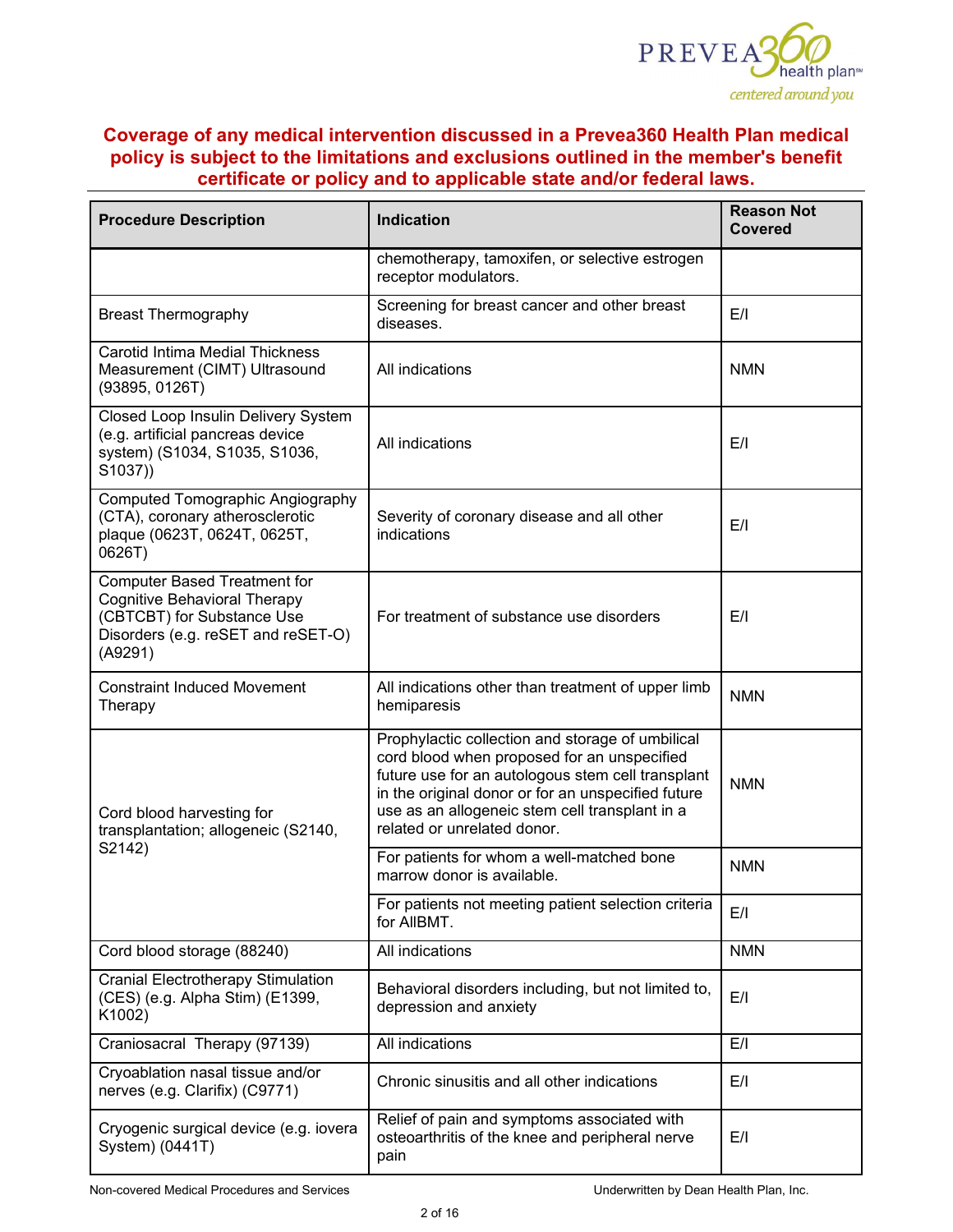

| <b>Procedure Description</b>                                                                                              | <b>Indication</b>                                                                                                                                                                                                                         | <b>Reason Not</b><br><b>Covered</b> |
|---------------------------------------------------------------------------------------------------------------------------|-------------------------------------------------------------------------------------------------------------------------------------------------------------------------------------------------------------------------------------------|-------------------------------------|
| Dry Hydrotherapy                                                                                                          | All indications                                                                                                                                                                                                                           | <b>NMN</b>                          |
| Elastography; parenchyma (e.g.                                                                                            | For any chronic liver disease; no other<br>indications covered                                                                                                                                                                            |                                     |
| FibroScan) (76981)<br>Magnetic resonance (e.g. vibration)<br>elastography (76391, 91200)                                  | For chronic liver disease and need to assess for<br>advanced fibrosis or cirrhosis or nonalcoholic<br>fatty liver disease, and distinguishing hepatic<br>cirrhosis from non-cirrhosis known or suspected,<br>no other indications covered | E/I                                 |
| Electrical impedance spectroscopy of<br>1 or more skin lesions (0658T) (e.g.<br>Nevisense)                                | For automated melanoma risk score                                                                                                                                                                                                         | E/I                                 |
| <b>Electrical Stimulation to Treat Chronic</b><br>Wounds (G0281, G0282, G0295,                                            | As an adjunct to standard wound care in the<br>treatment of chronic, non-healing dermal ulcers<br>including pressure sores, venous stasis ulcers,<br>arterial ulcers, surgical wounds, and diabetic<br>foot wounds.                       | <b>NMN</b>                          |
| G0329))                                                                                                                   | For the treatment of acute dermal ulcers or<br>cutaneous wounds other than pressure sores,<br>venous stasis ulcers, arterial ulcers, surgical<br>wounds, and diabetic foot wounds.                                                        | E/I                                 |
| Endoscopic laser foraminoplasty                                                                                           | All indications                                                                                                                                                                                                                           | E/I                                 |
| Endoscopic implantation of Plexigas<br>(PMMA) microspheres<br>polymethylmethacrylate beads into<br>lower esophageal folds | Gastroesophageal reflux disease                                                                                                                                                                                                           | E/I                                 |
| Epiduroscopy                                                                                                              | For the diagnosis and treatment of intractable<br>low back pain or other indications.                                                                                                                                                     | E/I                                 |
| Esophageal mucosal integrity testing<br>by electrical impendance, transoral<br>(e.g. MiVu) (C9777)                        | GERD or any other indication                                                                                                                                                                                                              | E/I                                 |
| Excimer laser therapy                                                                                                     | Atopic Dermatitis, lichen planus                                                                                                                                                                                                          | E/I                                 |
| External upper limb tremor stimulator<br>of the peripheral nerves of the wrist<br>(K1018) (Cala Trio)                     | For the treatment of essential tremor                                                                                                                                                                                                     | E/I                                 |
| EyeBOX System (Adjunctive<br>Oculomotor Assessment Aid) (0615T)                                                           | For traumatic brain injury, concussion, or all<br>other indications                                                                                                                                                                       | E/I                                 |
| Foot adductus positioning device<br>(e.g. UNFO-S) (K1015)                                                                 | For the treatment of metatarsus adductus                                                                                                                                                                                                  | E/I                                 |
| <b>Ganglion Impairment Block</b>                                                                                          | All indications                                                                                                                                                                                                                           | E/I                                 |
| Glomerular Filtration Rate (GFR),<br>Transdermal (0602T, 0603T)                                                           | All indications                                                                                                                                                                                                                           | E/I                                 |

Non-covered Medical Procedures and Services **Non-covered Medical Procedures and Services** Underwritten by Dean Health Plan, Inc.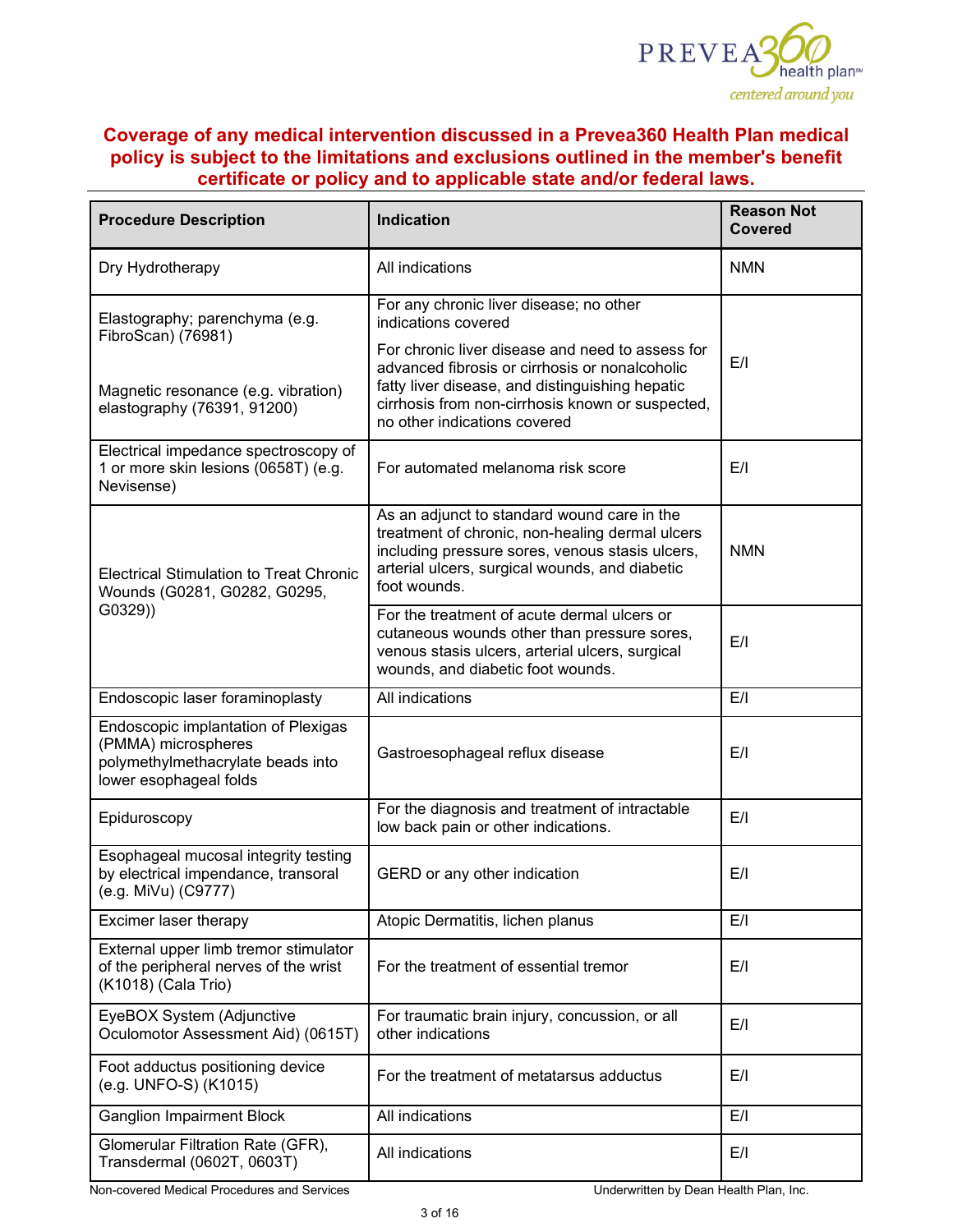

| <b>Procedure Description</b>                                                                                                                 | <b>Indication</b>                                                                                                              | <b>Reason Not</b><br>Covered |
|----------------------------------------------------------------------------------------------------------------------------------------------|--------------------------------------------------------------------------------------------------------------------------------|------------------------------|
| Hand Rehabilitation System (H200<br>Wireless, Bioness) Functional E Stim<br>(E0770)                                                          | All indications                                                                                                                | E/I                          |
| Herpes Zoster (Shingles) Vaccine                                                                                                             | SHINGRIX vaccine for members who are 49<br>years of age or younger. Covered if criteria<br>MP9549 Shingrix, Non-Routine is met | <b>NMN</b>                   |
|                                                                                                                                              | ZOSTAVAX vaccine for members who are 59<br>years of age and younger                                                            |                              |
| Hydrodissection therapy                                                                                                                      | Pain treatment                                                                                                                 | E/I                          |
| Hyperhomocysteinemia-MTHFR<br>Gene mutation testing (81291)                                                                                  | All indications                                                                                                                | <b>NMN</b>                   |
| Intense physical therapy suit (Suit<br>Therapy)                                                                                              | All indications                                                                                                                | E/I                          |
| Interferential current stimulation (e.g.<br>Sanexa, neo-Gen Series, Dynatron<br>Sympathetic Current Therapy Device)<br>(S8130, S8131, E1399) | All indications                                                                                                                | E/I                          |
| Interleukin-6 (IL-6) (83529)                                                                                                                 | All indications                                                                                                                | E/I                          |
| <b>Interspinous Distraction Devices</b><br>(includes XStop, Coflex, DIAM,<br>Wallis) (C1821)                                                 | All indications                                                                                                                | E/I                          |
| Intradiscal biaculoplasty                                                                                                                    | For the treatment of lumbar discogenic pain or<br>other indications.                                                           | E/I                          |
| Intradiscal electrothermal<br>annuloplasty (IEA) (e.g. SpineCATH,<br>Oratec Interventions System)(22526,<br>22527)                           | All indications                                                                                                                | E/I                          |
| Intradiscal electrothermal therapy<br>(IDET) (22526, 22527)                                                                                  | For relief of discogenic pain or other indications.                                                                            | E/I                          |
| Insulin delivery system (V-GO)<br>(A9274)                                                                                                    | For the management of Diabetes                                                                                                 | E/I                          |
| Intra-atrial recording (e.g. AtriAmp)                                                                                                        |                                                                                                                                | E/I                          |
| (93602)                                                                                                                                      | All indications                                                                                                                |                              |
| Intravascular Lithotripsy (e.g.<br>Shockwave Medical Peripheral IVL<br>System) (C9772, C9773, C9774,<br>C9775)                               | Lithotripsy enhanced balloon dilatation of<br>peripheral arteries                                                              | E/I                          |
| Intravertebral body fracture<br>augmentation with implantable DME<br>(e.g. KIVA, Vertebral Body Stent, V-<br>Strut) (C1062)                  | All indications                                                                                                                | E/I                          |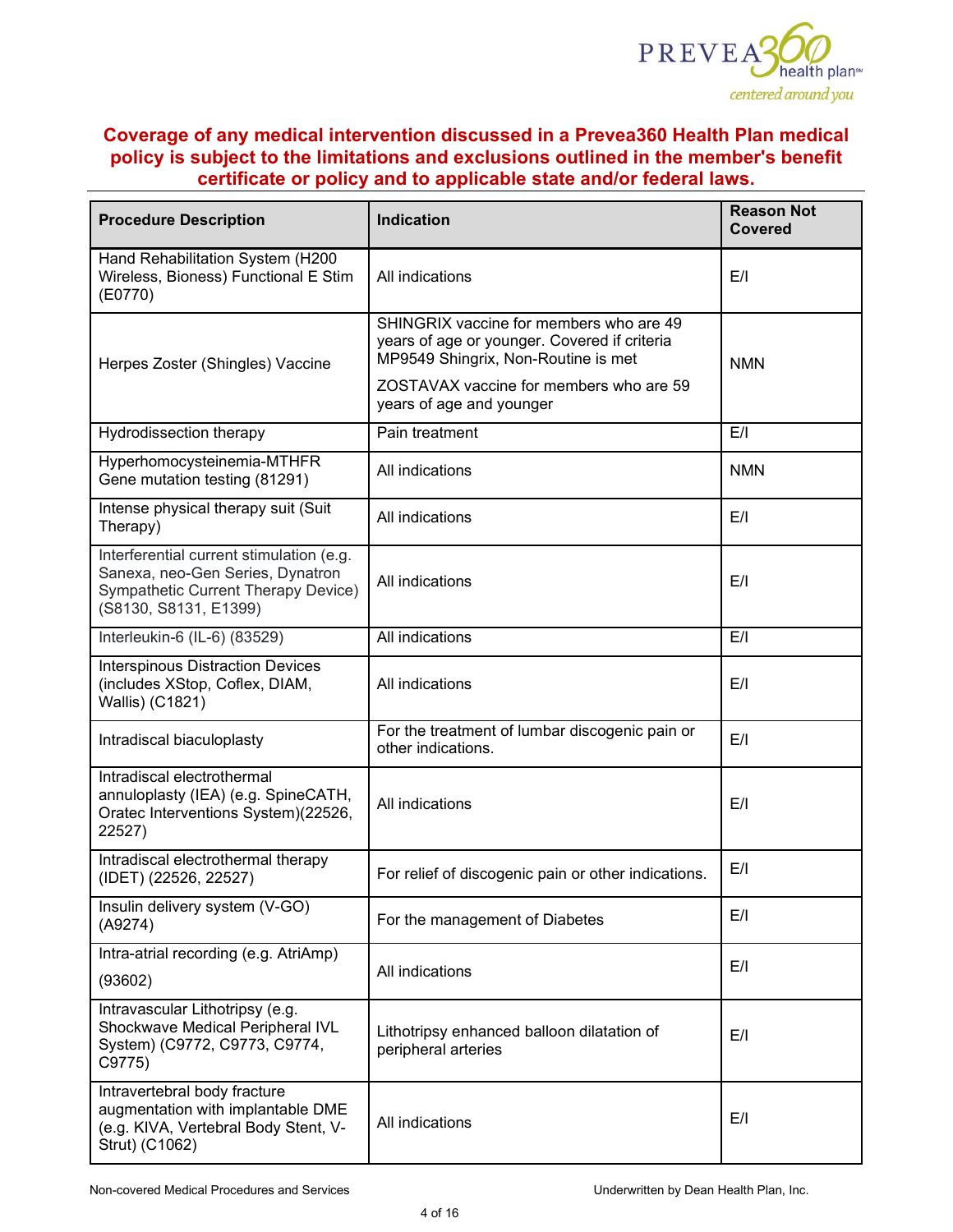

| <b>Procedure Description</b>                                                                                                                                                                                             | <b>Indication</b>                                                                                                                                           | <b>Reason Not</b><br><b>Covered</b> |
|--------------------------------------------------------------------------------------------------------------------------------------------------------------------------------------------------------------------------|-------------------------------------------------------------------------------------------------------------------------------------------------------------|-------------------------------------|
| lontophoresis                                                                                                                                                                                                            | For indications other than hyperhidrosis when<br>meets specified criteria                                                                                   | <b>NMN</b>                          |
| Iris Prosthesis (e.g. CUSTOMFLEX<br>ARTIFICIALIRIS) (0616T 0617T<br>0618T C1839)                                                                                                                                         | All indications                                                                                                                                             | E/I                                 |
| Irreversible Electroporation (e.g.<br>NanoKnife System) (0600T, 0601T)                                                                                                                                                   | All indications                                                                                                                                             | E/I                                 |
| Kinematic and Kinetic Motion<br>Analysis Markless 3D (e.g. DARI<br>Motion) (0693T)                                                                                                                                       | All indications                                                                                                                                             | E/I                                 |
| Laser Interstitial Thermal Therapy<br>(LITT) Intracranial (61736, 61737)                                                                                                                                                 | All indications                                                                                                                                             | E/I                                 |
| Low-Pressure Pulse Generator (e.g.<br>Menniett) (E2120)                                                                                                                                                                  | For treatment of Meniere's Disease                                                                                                                          | E/I                                 |
| Lymphovenous Bypass Surgery<br>(38308)                                                                                                                                                                                   | All indications                                                                                                                                             | E/I                                 |
| Macular degeneration home<br>monitoring (e.g. ForseeHome AMD)<br>(0378T, 0379T)                                                                                                                                          | All indications                                                                                                                                             | E/I                                 |
| Magnetic Capsule Endoscopy (e.g.<br>NaviCam) (0651T)                                                                                                                                                                     | All indications                                                                                                                                             | E/I                                 |
| Magnetic Resonance Guided<br>Focused Ultrasound Therapy (0071T,<br>0072T)                                                                                                                                                | Symptomatic uterine fibroids                                                                                                                                | <b>NMN</b>                          |
| Magnetic Resonance Image Guided<br><b>High Intensity Focused Ultrasound</b><br>(MRgFUS) and High Intensity<br>Focused Ultrasound (HIFU) (e.g.<br>Sonablate 450, Ablatherm) (0071T,<br>0072T, 55880, 55899, 0398T, C9734) | Covered for Medicare members with essential<br>tremor meeting LCD criteria. Non-covered for all<br>other lines of business<br><b>MedicareMRgFUScriteria</b> | E/I                                 |
| Magnetic Resonance Neurography                                                                                                                                                                                           | All indications                                                                                                                                             | E/I                                 |
| Micro Debridement (Topaz)                                                                                                                                                                                                | All indications                                                                                                                                             | E/I                                 |
| Migraine Headache Surgery                                                                                                                                                                                                | Migraine Headache                                                                                                                                           | E/I                                 |
| Minimally invasive facet fusion with<br>allograft. (e.g. TruFuse, Fusio, NuFix)<br>(0219T, 0220T, 0221T, 0222T)                                                                                                          | All indications                                                                                                                                             | E/I                                 |
| Molecular Breast Imaging<br>Technetium-99m Sestamibi<br>Scintigraphy (A9500, S8080)                                                                                                                                      | Breast cancer screening and diagnosis                                                                                                                       | E/I                                 |
| MRI guided high intensity focused<br>ultrasound ablation (0071T, 0072T)                                                                                                                                                  | For the treatment of uterine fibroids.                                                                                                                      | <b>NMN</b>                          |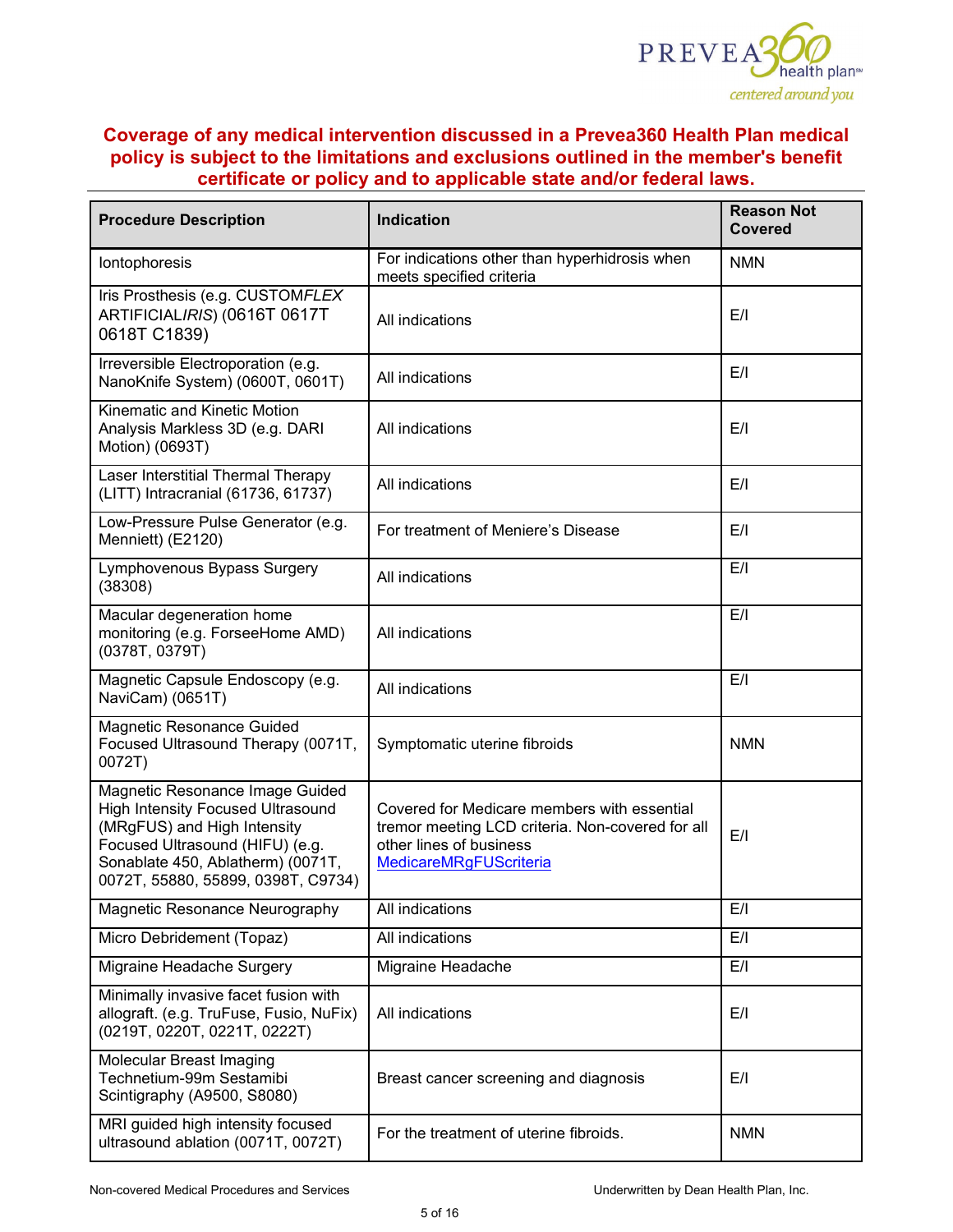

| <b>Procedure Description</b>                                                                                                                                                                                                                                     | <b>Indication</b>                                                                      | <b>Reason Not</b><br><b>Covered</b> |
|------------------------------------------------------------------------------------------------------------------------------------------------------------------------------------------------------------------------------------------------------------------|----------------------------------------------------------------------------------------|-------------------------------------|
| Nasal valve collapse repair<br>subcutaneous/submucosal lateral<br>wall implants (e.g. Latera absorbable<br>nasal implant) (30468, 30999, C9749)                                                                                                                  | For treatment of nasal valve collapse and all<br>indications                           | E/I                                 |
| Neurofeedback or biofeedback (with<br>or without EEG guidance) (90875,<br>90876)                                                                                                                                                                                 | For any behavioral or substance abuse disorder                                         | E/I                                 |
| Neutron beam radiotherapy                                                                                                                                                                                                                                        | All indications other than treatment of salivary<br>gland tumors                       | E/I                                 |
| Neuromonics tinnitus treatment                                                                                                                                                                                                                                   | Tinnitus retraining therapy                                                            | <b>NMN</b>                          |
| Neuromuscular electrical stimulation                                                                                                                                                                                                                             | All indications except for diaphragm stimulation<br>(ALS patients) and disuse atrophy. | <b>NMN</b>                          |
| Neurostimulator generator<br>(implantable), with carotid sinus<br>baroreceptor stimulation lead (e.g.<br>BaroStim Therapy) (C1825, 0266T,<br>0267T, 0268T, 0269T, 0270T, 0271T,<br>0272T, 0273T))                                                                | Heart failure and all other indications                                                | E/I                                 |
| Percutaneous arteriovenous fistula<br>creation (AVF) by tissue approxim-<br>ation using thermal resistance energy<br>(G2170) (e.g. Ellipsys) and using<br>magnetic-guided arterial and venous<br>catheters and radiofrequency energy<br>(G2171) (e.g. Wavelin Q) | All indications                                                                        | E/I                                 |
| Percutaneous injection of allogenic<br>cellular and/or tissue-based product,<br>intervertebral disc, lumbar (0627T,<br>0628T, 0629T, 0630T)                                                                                                                      | All indications                                                                        | E/I                                 |
| Percutaneous intradiscal<br>radiofrequency thermocoagulation<br>(PIRFT), also known as percutaneous<br>radiofrequency thermomodulation,<br>Coblation percutaneous disk<br>decompression or<br>Nucleoplasty.(22526, 22527)                                        | All indications                                                                        | E/I                                 |
| Percutaneous ultrasound ablation of<br>soft tissue<br>(TX1 Tissue Removal System and<br>Tenex Health TX System) (23405,<br>23406, 24357, 27000, 27005, 27006,<br>27306, 27602)                                                                                   | All indications                                                                        | E/I                                 |
| Peripheral Nerve Stimulator<br>(StimWave)                                                                                                                                                                                                                        | All indications                                                                        | <b>NMN</b>                          |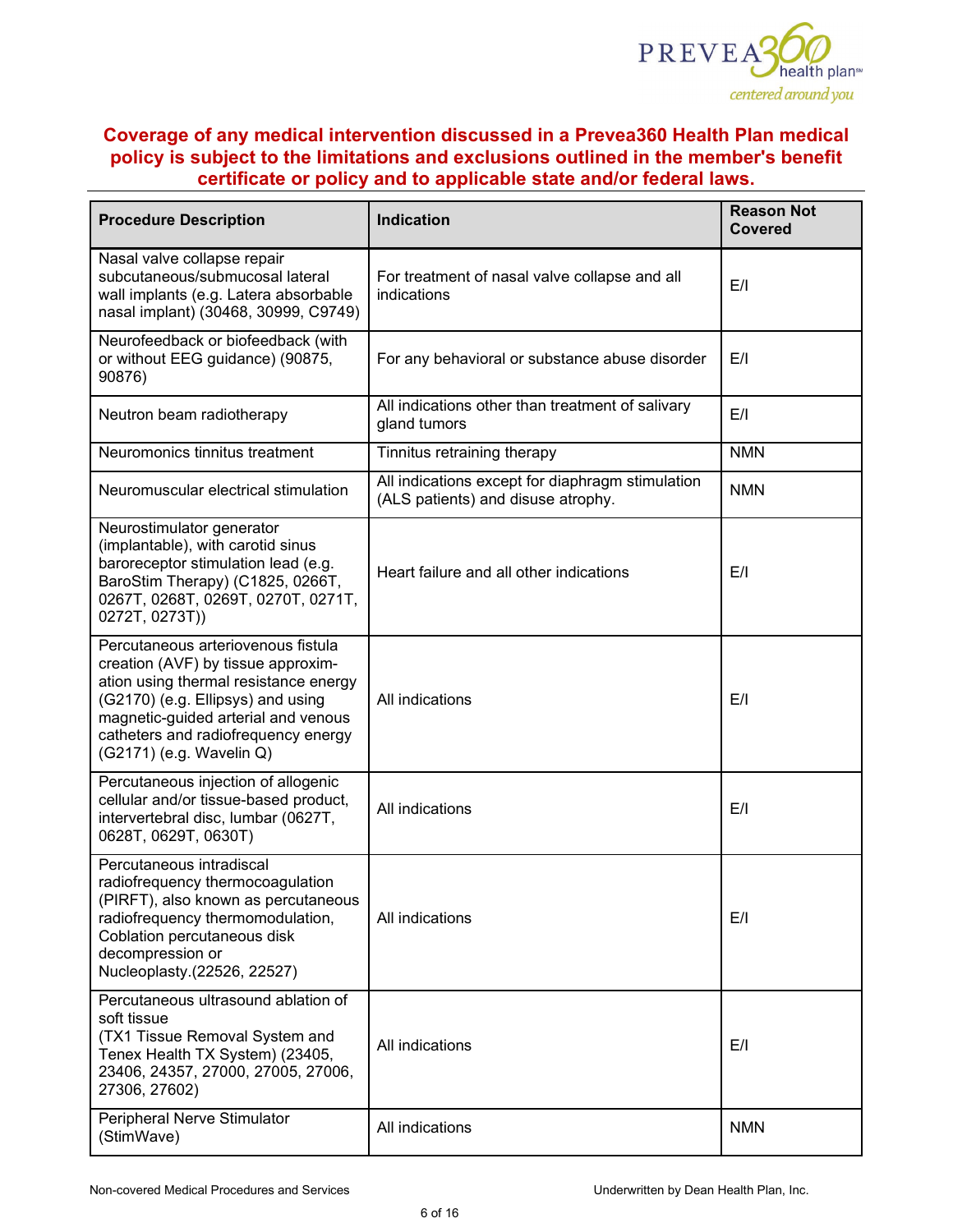

| <b>Procedure Description</b>                                                                                      | <b>Indication</b>                                                                                                                                                                | <b>Reason Not</b><br><b>Covered</b> |
|-------------------------------------------------------------------------------------------------------------------|----------------------------------------------------------------------------------------------------------------------------------------------------------------------------------|-------------------------------------|
| <b>Preterm Labor Predictive-Risk</b><br>Stratification (e.g. PreTRM) (0247U)                                      | Spontaneous preterm birth                                                                                                                                                        | E/I                                 |
| Piriformis muscle injection                                                                                       | All indications                                                                                                                                                                  | E/I                                 |
| <b>Platelet Rich Plasma/Platelet Rich</b><br>Fibrin Matrix (0232T)                                                | For acute surgical wounds or chronic cutaneous<br>wounds that have failed standard therapy.                                                                                      | E/I                                 |
|                                                                                                                   | For all other indications.                                                                                                                                                       | E/I                                 |
| Prolotherapy (20999, M0076)                                                                                       | <b>All indications</b>                                                                                                                                                           | <b>NMN</b>                          |
| Propel sinus stents (S1091)                                                                                       | All indications                                                                                                                                                                  | E/I                                 |
| <b>Pulmonary Artery Pressure Sensor</b><br>(Implanted) (CardioMems) (33289,<br>C2624)                             | All indications                                                                                                                                                                  | E/I                                 |
| Pulsed dye laser                                                                                                  | Treatment of pseudofolliculitis                                                                                                                                                  | <b>NMN</b>                          |
| <b>Pulsed Electrical Stimulation (PES)</b>                                                                        | Treatment of Osteoarthritis (OA)                                                                                                                                                 | E/I                                 |
| Quantitative magnetic resonance for<br>the analysis of tissue composition<br>(e.g. LiverMultiscan) (0648T, 0649T) | For the diagnosis of liver fibrosis and steatosis<br>related to NAFLD and NASH, and all other<br>indications                                                                     | E/I                                 |
| Quantitative sensory testing (0106T,<br>0107T, 0108T, 0109T, 0110T,<br>G0255)                                     | Diagnosis of neuropathy                                                                                                                                                          | E/I                                 |
| Racz procedure (epidural<br>adhesiolysis with the Racz catheter)<br>(62263, 62264)                                | For the treatment of epidural adhesions,<br>adhesive arachnoiditis, failed back syndrome<br>from multiple previous surgeries for herniated<br>lumbar disk, or other indications. | E/I                                 |
| Radiofrequency lesioning of dorsal<br>root ganglia                                                                | Back pain                                                                                                                                                                        | E/I                                 |
| Sacroplasty (0200T, 0201T)                                                                                        | For osteoporotic sacral insufficiency fractures<br>and other indications                                                                                                         | E/I                                 |
| Signal Averaged Electrocardiography<br>(SAECG) (93278)                                                            | All indications                                                                                                                                                                  | E/I                                 |
| Sinus Tarsi Implant (e.g. subtalar<br>implant) (0335T, 0510T, 0511T,<br>S2117)                                    | All indications                                                                                                                                                                  | E/I                                 |
| Sphenopalatine ganglion (SPG) block<br>using intranasal technology (e.g.<br>Tx360 nasal applicator)               | All indications, including chronic migraine                                                                                                                                      | E/I                                 |
| Stereotactic Cingulotomy                                                                                          | For Obsessive Compulsive Disorder (OCD)                                                                                                                                          | E/I                                 |
| Stuttering treatment devices                                                                                      | Stuttering                                                                                                                                                                       | E/I                                 |
| Subchondroplasty Procedure -<br>Injection of bone substitute material                                             | All indications                                                                                                                                                                  | E/I                                 |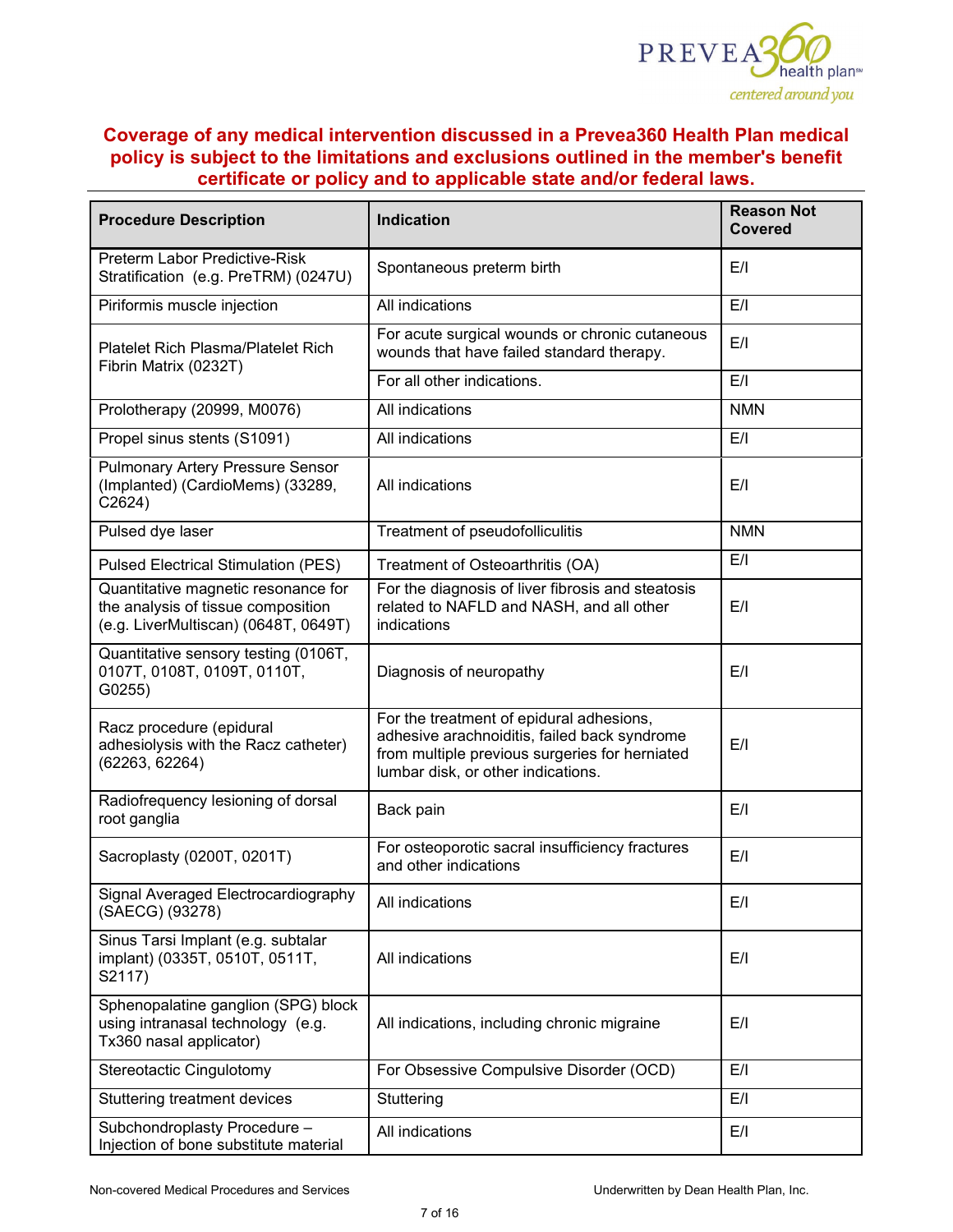

| <b>Procedure Description</b>                                                                                                                                                     | <b>Indication</b>                                                                                                              | <b>Reason Not</b><br><b>Covered</b> |
|----------------------------------------------------------------------------------------------------------------------------------------------------------------------------------|--------------------------------------------------------------------------------------------------------------------------------|-------------------------------------|
| into subchondral defect (0707T)                                                                                                                                                  |                                                                                                                                |                                     |
| <b>Submaximal Stress Testing</b>                                                                                                                                                 | Testing to measure cardiorespiratory fitness                                                                                   | <b>NMN</b>                          |
| Sympathetic therapy (e.g. Dynatron<br>STS)                                                                                                                                       | All indications                                                                                                                | E/I                                 |
| Therapeutic Ultrafiltration (e.g.<br>Aquadex SmartFlow System) (0692T)                                                                                                           | All indications                                                                                                                | E/I                                 |
| Thermal anisotropy measurement<br>and assessment of flow wireless skin<br>sensor (e.g. Flowsense) (0639T)                                                                        | Measurement/assessment of flown CSF shunt<br>and all other indications                                                         | E/I                                 |
| Thermal pulsation for chronic dry eye<br>and meibomian gland dysfunction;<br>(e.g. iLux Thermal Pulsation System,<br>LipiFlow Thermal Pulsation System)<br>(0207T, 0563T, 67999) | For chronic dry eye and meibomian gland<br>dysfunction and all other indications                                               | E/I                                 |
| <b>Thermosensor ShuntCheck</b>                                                                                                                                                   | Assess shunt function                                                                                                          | E/I                                 |
| Tinnitus retraining therapy                                                                                                                                                      | Behavioral training to deal with tinnitus                                                                                      | E/I                                 |
| Transcatheter Intracardiac Shunt<br>(TIS) creation by sent placement<br>(33745, 33746)                                                                                           | Congenital cardiac anomalies and all other<br>indications                                                                      | E/I                                 |
| Transcatheter intracoronary infusion<br>of supersaturated oxygen (e.g.<br>TherOx DownStream System)<br>(0659T)                                                                   | In conjunction with percutaneous therapy<br>revascularization for acute myocardial infarction<br>and other indications         | E/I                                 |
| <b>Transcutaneous Electrical Modulation</b><br>Pain Reprocessing (Scrambler<br>Therapy) (0278T)                                                                                  | All indications, including chronic neuropathic<br>pain                                                                         | E/I                                 |
| Transcutaneous electric nerve<br>stimulator for functional abdominal<br>pain relief (e.g. IB-Stim) (K1023)                                                                       | Abdominal pain and all other indications                                                                                       | E/I                                 |
| Transcutaneous visible light<br>hyperspectral imaging measurement,<br>extremity(e.g.TransQ) (0631T)                                                                              | Measurement of oxyhemoglobin,<br>deoxyhemoglobin, and tissue oxygenation per<br>extremity and all other indications            | E/I                                 |
| Transesophageal endoscopic<br>gastroplasty (e.g. EsophyX)                                                                                                                        | Gastroesophageal reflux disease                                                                                                | E/I                                 |
| Transesophageal radiofrequency to<br>create submucosal thermal lesion<br>(Stretta procedure)                                                                                     | Gastroesophageal reflux disease with<br>A. chronic heartburn or regurgitation<br>B. severe esophagitis or large hiatal hernias | E/I                                 |
| Trigeminal nerve stimulation system -<br>external non-implantable (e.g.<br>Monarch eTNS) (K1016)                                                                                 | Treatment of attention deficit hyperactivity<br>disorder                                                                       | E/I                                 |
| T-Wave Alternans (93025)                                                                                                                                                         | All indications                                                                                                                | E/I                                 |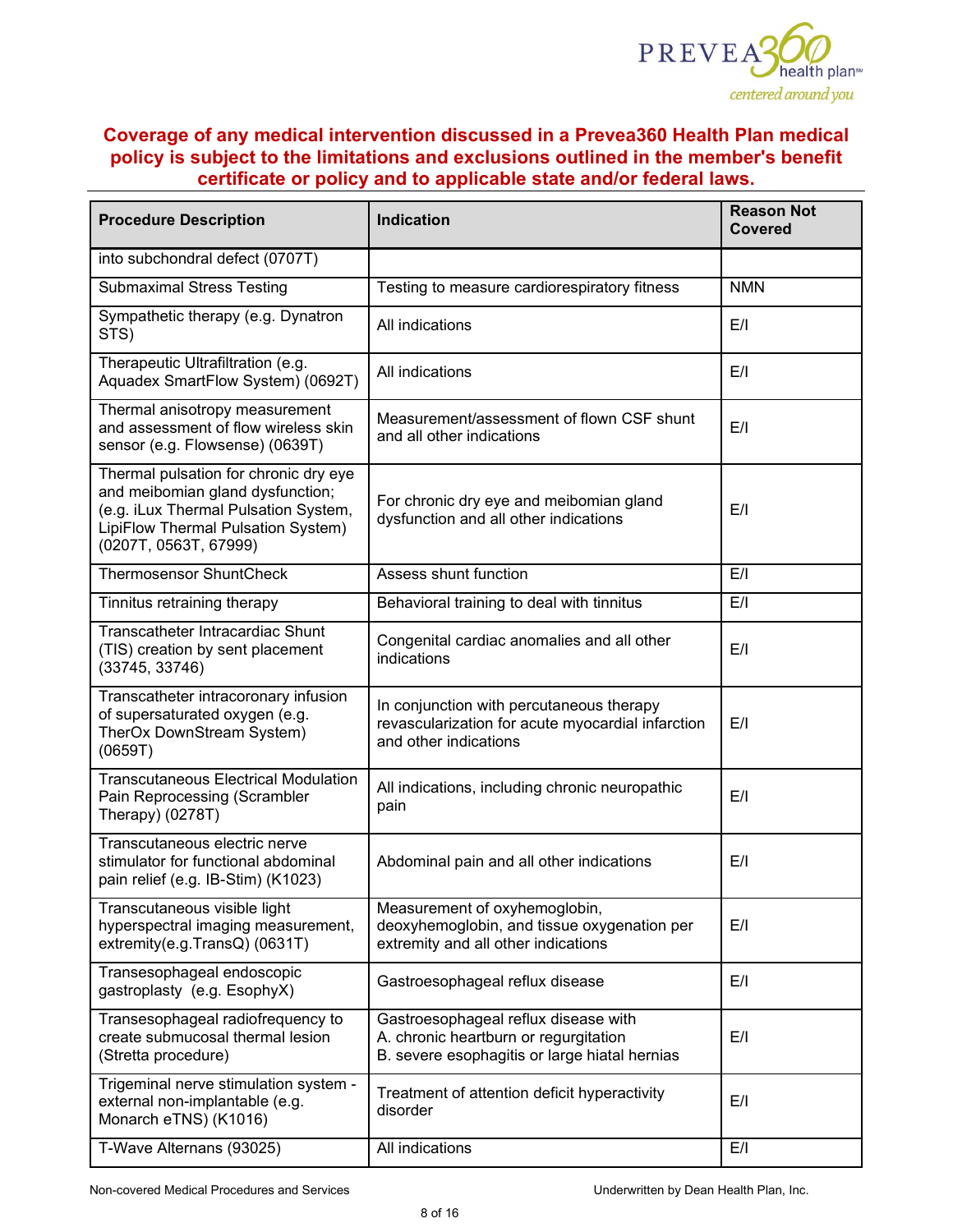

| <b>Procedure Description</b>                                                                                                                                                                   | <b>Indication</b>                                                               | <b>Reason Not</b><br><b>Covered</b> |
|------------------------------------------------------------------------------------------------------------------------------------------------------------------------------------------------|---------------------------------------------------------------------------------|-------------------------------------|
| Uterine transplantation - donor<br>hysterectomy (0664T, 0665T, 0666T,<br>0667T, 0668T, 0669T, 0670T)                                                                                           | For treatment of uterine factor infertility and<br>other indications            | E/I                                 |
| Vertebral body tethering (e.g. The<br>Tether) (0655T, 0656T)                                                                                                                                   | For the treatment of pediatric and adolescent<br>idiopathic scoliosis           | E/I                                 |
| Viscosupplementation Therapy                                                                                                                                                                   | TMJ, including all joints except knee                                           | E/I                                 |
| Vision Therapy/Orthoptic Therapy                                                                                                                                                               | All indications other than convergence disorder                                 | E/I                                 |
| Vestibular autorotation, Ocular<br>Vestibular Evoked Myogenic Potential<br>(oVEMP), Cervical Vestibular Evoked<br>Myogenic Potential (cVEMP) or<br><b>Unilateral Centrifugation Test</b>       | Vestibular disorders, vestibular migraine,<br>dizziness or any other indication | E/I                                 |
| Voiding Prosthesis (e.g. inFlow<br>Intraurethral Valve) (0596T, 0597T)                                                                                                                         | Impaired detrusor contractility or any other<br>indication                      | E/I                                 |
| Yeung Endoscopic Spinal Surgery<br>System (Y.E.S.S.)-also known as<br>arthroscopic micro discectomy or<br>percutaneous endoscopic discectomy<br>with or without laser (PELD) (62287,<br>S2348) | All indications                                                                 | E/I                                 |

- 2.0 **Medically Necessary Definition** The Prevea360 Health Insurance benefit certificate defines medical necessary care as those treatment, services or supplies provided by a hospital or health care provider that are required to identify or treat a member's illness or injury and which, as determined by our Health Services Division, are:
	- 2.1 Consistent with the Member's illness or injury; and
	- 2.2 In accordance with generally accepted standards of medical practice; and
		- 2.2.1 "Generally accepted standards of medical practice" means standards that are based on moderate or high quality scientific evidence published in peerreviewed medical literature.
		- 2.2.2 Moderate or high quality scientific evidence consists primarily of comparison or placebo-controlled clinical trials that directly demonstrate the benefit of the intervention on patient-oriented health outcomes. Nonvalidated surrogate or disease end point controlled or uncontrolled trials, observational trials, partially controlled observational studies and uncontrolled clinical series may be suggestive, but do not by themselves establish sufficient strength of evidence to prove medical necessity.
	- 2.3 Not solely for the convenience of a member, hospital, or other provider; and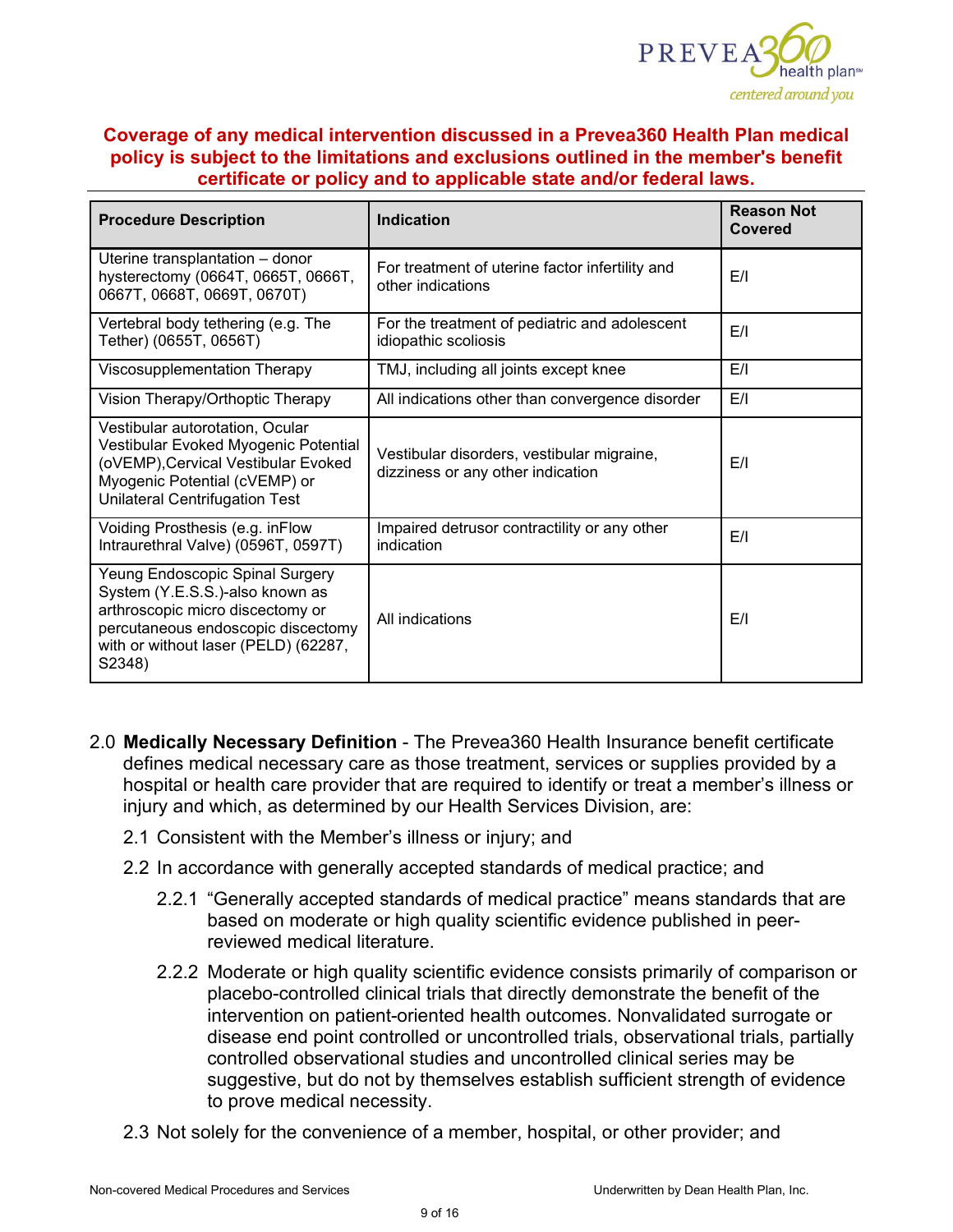

- 2.4 The most appropriate supply or level of service that can be safely provided to the member in the most cost effective manner.
- 3.0 Psychological reactions to appearance or fear of disease do not constitute a basis for medical/surgical necessity, other than for behavioral health services. Services or plastic surgery are not a benefit unless they represent a functional medical necessity.
- 4.0 The fact that a physician has performed or prescribed a procedure or treatment does **not** mean that it is medically necessary.
- 5.0 **Experimental and/or Investigational** According to the Prevea360 benefit certificate, these are surgical procedures or medical procedures/treatments, supplies or devices, or drugs which at the time provided or sought to be provided, are in the judgment of the Prevea360 Health Plan, Inc. Medical Directors not currently recognized as accepted medical practice and/or the procedure, treatment, supply, device or drug includes, but is not limited to, one of the following:
	- 5.1 Has not been approved by the appropriate governmental agency, such as, but not limited to, the U.S. Food and Drug Administration for the purpose it is being used for, which includes the patient's medical condition Is not demonstrated to be as beneficial as established alternatives.
	- 5.2 Failure to demonstrate the procedure, treatment, supply, device or drug is safe and effective for the patient's medical condition.
	- 5.3 Based on a review of the current peer reviewed medical literature in the United States, there is a failure to demonstrate, at a minimum, an equivalent clinical outcome when compared to standard/conventional treatment for the condition.
	- 5.4 Requires a written investigational or research protocol. Is a treatment protocol based upon or similar to those used in on-going clinical trials.
	- 5.5 Note: A procedure, treatment, supply, device or drug may be considered experimental or investigational even if the provider has performed, prescribed, recommended, ordered, or approved it, or if it is the only available procedure or treatment for the condition.

## **CPT/HCPCS Codes Related to MP9415**

The list of codes (and their descriptors, if any) is provided for informational purposes only and may not be all inclusive or current. Listing of a code in this medical policy does not imply that the service described by the code is a covered or non-covered service. Benefit coverage for any service is determined by the member's policy of health coverage with Prevea360 Health Plan. Inclusion of a code above does not imply any right to reimbursement or guarantee claim payment. Other medical policies may also apply*.*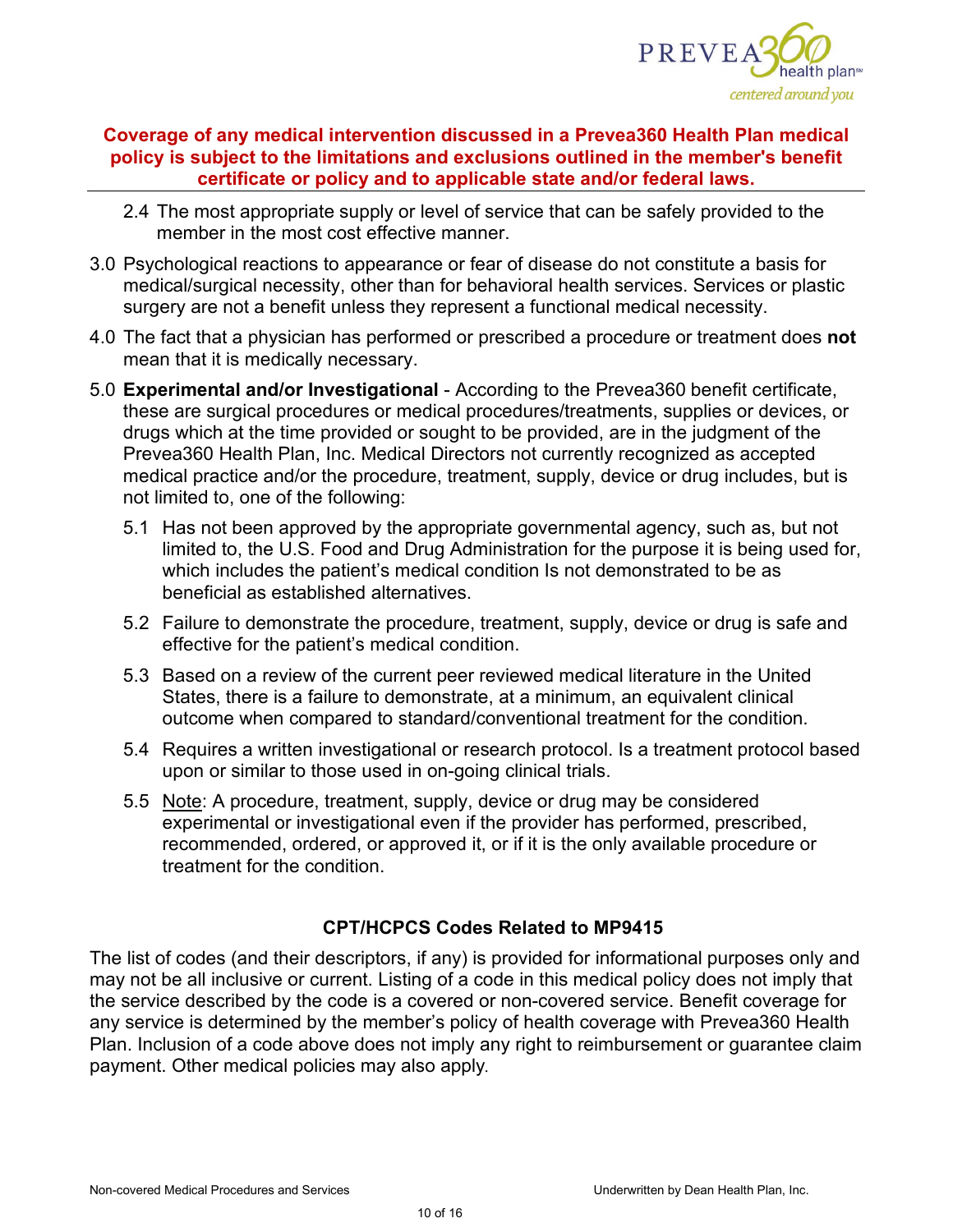

|                 | <b>Committee/Source</b>                                                                                                                                                                                                                                                                                                                                                                                                                                                                   | Date(s)                                                                                                                                                                              |
|-----------------|-------------------------------------------------------------------------------------------------------------------------------------------------------------------------------------------------------------------------------------------------------------------------------------------------------------------------------------------------------------------------------------------------------------------------------------------------------------------------------------------|--------------------------------------------------------------------------------------------------------------------------------------------------------------------------------------|
| <b>Document</b> |                                                                                                                                                                                                                                                                                                                                                                                                                                                                                           |                                                                                                                                                                                      |
| Created:        | <b>Medical Director Committee/ Medical Affairs</b>                                                                                                                                                                                                                                                                                                                                                                                                                                        | March 24, 2011                                                                                                                                                                       |
| <b>Revised:</b> | <b>Medical Director Committee/Medical Affairs</b><br><b>Medical Director Committee/Medical Affairs</b><br><b>Medical Director Committee/Medical Affairs</b><br><b>Medical Director Committee/Medical Affairs</b><br><b>Medical Director Committee/Medical Affairs</b><br><b>Medical Director Committee/Medical Affairs</b><br><b>Medical Director Committee/Medical Affairs</b><br><b>Medical Director Committee/Medical Affairs</b><br><b>Medical Director Committee/Medical Affairs</b> | September 28, 2011<br><b>January 18, 2012</b><br>March 21, 2012<br>April 18, 2012<br>August 15, 2012<br>January 16, 2013<br>February 20, 2013<br>August 21, 2013<br>October 16, 2013 |
|                 | <b>Medical Director Committee/Medical Affairs</b><br><b>Medical Director Committee/Medical Affairs</b>                                                                                                                                                                                                                                                                                                                                                                                    | December 18, 2013<br>February 19, 2014                                                                                                                                               |
|                 | <b>Medical Director Committee/Medical Affairs</b>                                                                                                                                                                                                                                                                                                                                                                                                                                         | June 18, 2014                                                                                                                                                                        |
|                 | <b>Medical Director Committee/Medical Affairs</b><br><b>Medical Director Committee/Medical Affairs</b>                                                                                                                                                                                                                                                                                                                                                                                    | July 16, 2014<br>August 20, 2014                                                                                                                                                     |
|                 | <b>Medical Director Committee/Medical Affairs</b>                                                                                                                                                                                                                                                                                                                                                                                                                                         | November 19, 2014                                                                                                                                                                    |
|                 | <b>Medical Director Committee/Medical Affairs</b>                                                                                                                                                                                                                                                                                                                                                                                                                                         | April 15, 2015                                                                                                                                                                       |
|                 | <b>Medical Director Committee/Medical Affairs</b>                                                                                                                                                                                                                                                                                                                                                                                                                                         | May 20, 2015                                                                                                                                                                         |
|                 | <b>Medical Director Committee/Medical Affairs</b><br><b>Medical Director Committee/Medical Affairs</b>                                                                                                                                                                                                                                                                                                                                                                                    | July 15, 2015<br>October 21, 2015                                                                                                                                                    |
|                 | Medical Director Committee/Quality and Care                                                                                                                                                                                                                                                                                                                                                                                                                                               |                                                                                                                                                                                      |
|                 | Management                                                                                                                                                                                                                                                                                                                                                                                                                                                                                | November 18, 2015                                                                                                                                                                    |
|                 | Medical Director Committee/Quality and Care                                                                                                                                                                                                                                                                                                                                                                                                                                               |                                                                                                                                                                                      |
|                 | Management<br>Medical Director Committee/Quality and Care                                                                                                                                                                                                                                                                                                                                                                                                                                 | December 16, 2015                                                                                                                                                                    |
|                 | <b>Management Division</b><br>Medical Director Committee/Quality and Care                                                                                                                                                                                                                                                                                                                                                                                                                 | January 20, 2016                                                                                                                                                                     |
|                 | <b>Management Division</b><br>Medical Director Committee/Quality and Care                                                                                                                                                                                                                                                                                                                                                                                                                 | February 17, 2016                                                                                                                                                                    |
|                 | <b>Management Division</b><br>Medical Policy Committee/Quality and Care                                                                                                                                                                                                                                                                                                                                                                                                                   | March 16, 2016                                                                                                                                                                       |
|                 | <b>Management Division</b><br>Medical Policy Committee/Quality and Care                                                                                                                                                                                                                                                                                                                                                                                                                   | April 20, 2016                                                                                                                                                                       |
|                 | <b>Management Division</b><br>Medical Policy Committee/Quality and Care                                                                                                                                                                                                                                                                                                                                                                                                                   | May 18, 2016                                                                                                                                                                         |
|                 | <b>Management Division</b><br>Medical Policy Committee/Quality and Care                                                                                                                                                                                                                                                                                                                                                                                                                   | June 15, 2016                                                                                                                                                                        |
|                 | <b>Management Division</b><br>Medical Policy Committee/Quality and Care                                                                                                                                                                                                                                                                                                                                                                                                                   | July 20, 2016                                                                                                                                                                        |
|                 | <b>Management Division</b><br>Medical Policy Committee/Quality and Care                                                                                                                                                                                                                                                                                                                                                                                                                   | August 17, 2016                                                                                                                                                                      |
|                 | <b>Management Division</b>                                                                                                                                                                                                                                                                                                                                                                                                                                                                | September 21, 2016                                                                                                                                                                   |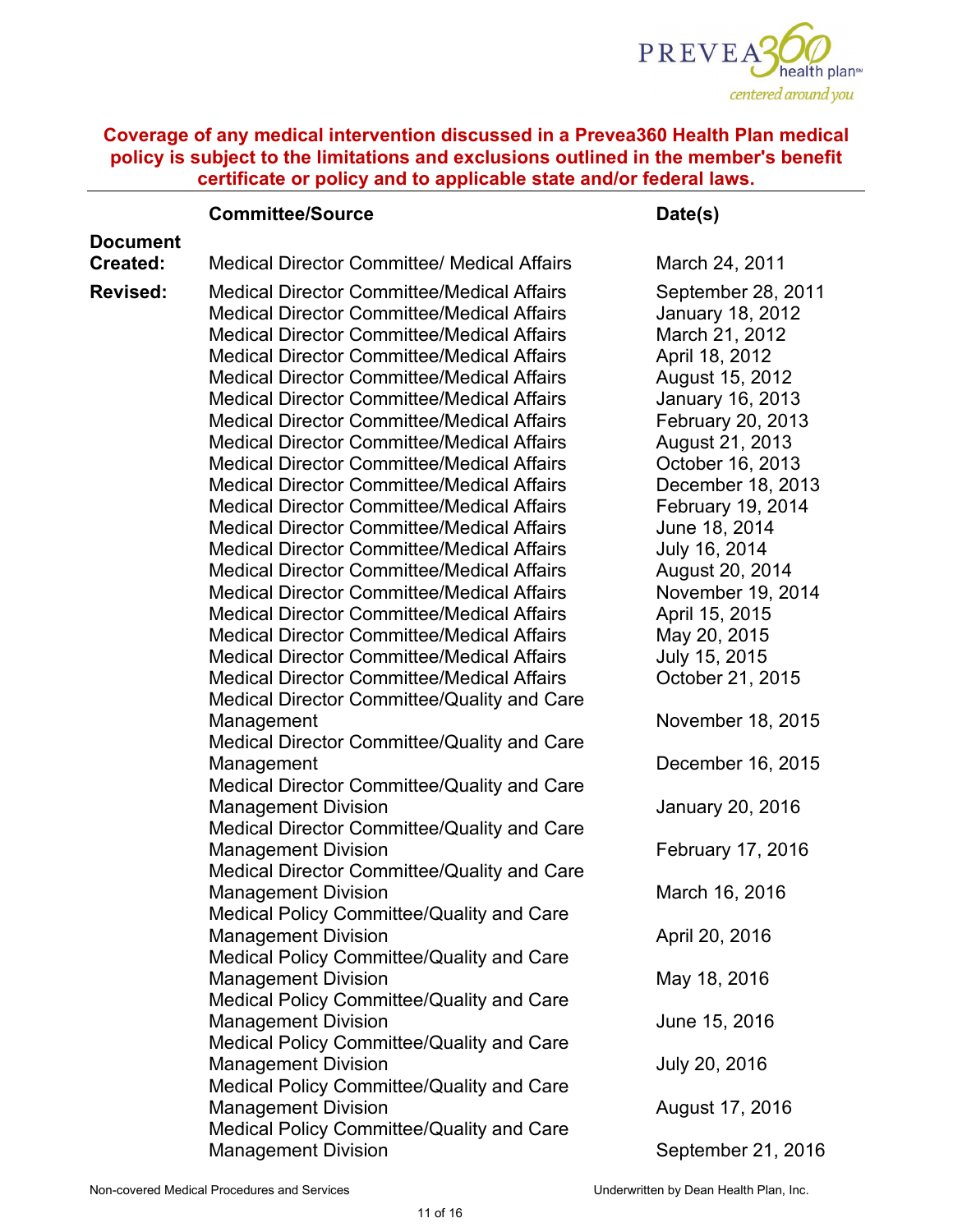

|                 | <b>Committee/Source</b>                                                 | Date(s)            |
|-----------------|-------------------------------------------------------------------------|--------------------|
| <b>Revised:</b> | Medical Policy Committee/Quality and Care                               |                    |
|                 | <b>Management Division</b>                                              | October 31, 2016   |
|                 | Medical Policy Committee/Quality and Care                               |                    |
|                 | <b>Management Division</b>                                              | November 16, 2016  |
|                 | Medical Policy Committee/Quality and Care                               |                    |
|                 | <b>Management Division</b>                                              | February 15, 2017  |
|                 | Medical Policy Committee/Quality and Care                               |                    |
|                 | <b>Management Division</b>                                              | March 15, 2017     |
|                 | Medical Policy Committee/Quality and Care                               |                    |
|                 | <b>Management Division</b>                                              | April 19, 2017     |
|                 | Medical Policy Committee/Quality and Care                               |                    |
|                 | <b>Management Division</b>                                              | June 21, 2017      |
|                 | Medical Policy Committee/Quality and Care                               |                    |
|                 | <b>Management Division</b>                                              | July 19, 2017      |
|                 | Medical Policy Committee/Quality and Care                               |                    |
|                 | <b>Management Division</b>                                              | August 16, 2017    |
|                 | Medical Policy Committee/Quality and Care                               |                    |
|                 | <b>Management Division</b>                                              | September 20, 2017 |
|                 | Medical Policy Committee/Quality and Care                               |                    |
|                 | <b>Management Division</b>                                              | October 18, 2017   |
|                 | Medical Policy Committee/Quality and Care                               |                    |
|                 | <b>Management Division</b>                                              | December 20, 2017  |
|                 | Medical Policy Committee/Quality and Care                               |                    |
|                 | <b>Management Division</b>                                              | January 17, 2018   |
|                 | Medical Policy Committee/Quality and Care<br><b>Management Division</b> | February 21, 2018  |
|                 | Medical Policy Committee/Quality and Care                               |                    |
|                 | <b>Management Division</b>                                              | March 21, 2018     |
|                 | Medical Policy Committee/Quality and Care                               |                    |
|                 | <b>Management Division</b>                                              | April 18, 2018     |
|                 | Medical Policy Committee/Quality and Care                               |                    |
|                 | <b>Management Division</b>                                              | May 16, 2018       |
|                 | Medical Policy Committee/Quality and Care                               |                    |
|                 | <b>Management Division</b>                                              | June 20, 2018      |
|                 | Medical Policy Committee/Quality and Care                               |                    |
|                 | <b>Management Division</b>                                              | July 18, 2018      |
|                 | <b>Medical Policy Committee/Health Services Division</b>                | September 19, 2018 |
|                 | <b>Medical Policy Committee/Health Services Division</b>                | October 17, 2018   |
|                 | <b>Medical Policy Committee/Health Services Division</b>                | December 19, 2018  |
|                 | <b>Medical Policy Committee/Health Services Division</b>                | January 16, 2019   |
|                 | <b>Medical Policy Committee/Health Services Division</b>                | February 20, 2019  |
|                 | <b>Medical Policy Committee/Health Services Division</b>                | March 20, 2019     |
|                 | <b>Medical Policy Committee/Health Services Division</b>                | April 17, 2019     |
|                 | <b>Medical Policy Committee/Health Services Division</b>                | June 19, 2019      |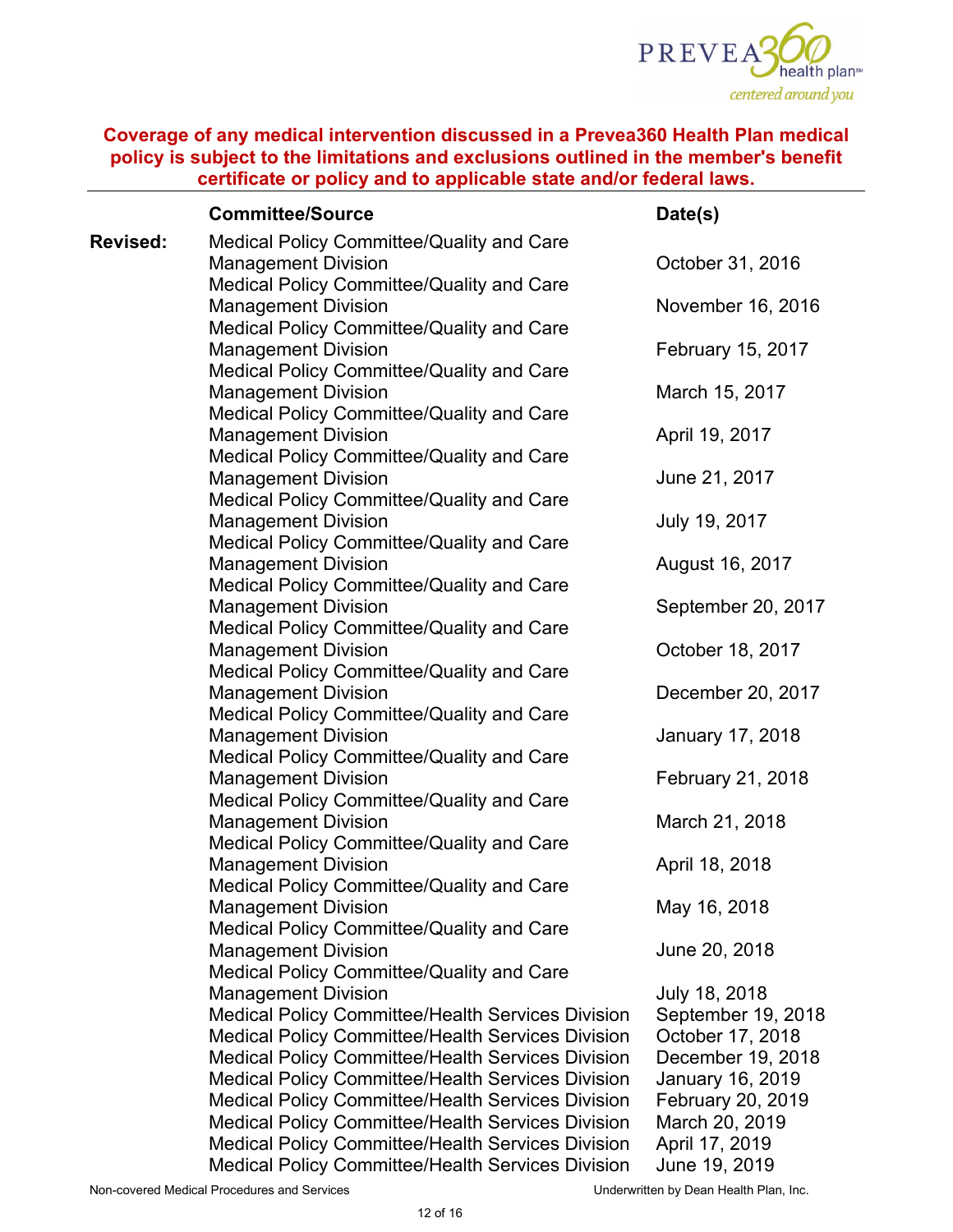

#### **Committee/Source Date(s)**

**Revised:** Medical Policy Committee/Health Services Division Medical Policy Committee/Health Services Division Medical Policy Committee/Health Services Division Medical Policy Committee/Health Services Division Medical Policy Committee/Health Services Division Medical Policy Committee/Health Services Division Medical Policy Committee/Health Services Division Medical Policy Committee/Health Services Division Medical Policy Committee/Health Services Division Medical Policy Committee/Health Services Division Medical Policy Committee/Health Services Division Medical Policy Committee/Health Services Division Medical Policy Committee/Health Services Division Medical Policy Committee/Health Services Division Medical Policy Committee/Health Services Division Medical Policy Committee/Health Services Division Medical Policy Committee/Health Services Division Medical Policy Committee/Health Services Division Medical Policy Committee/Health Services Division Medical Policy Committee/Health Services Division Medical Policy Committee/Health Services Division Medical Policy Committee/Health Services Division Medical Policy Committee/Health Services Division Medical Policy Committee/Health Services Division Medical Policy Committee/Health Services Division Medical Policy Committee/Health Services Division

**Reviewed:** Medical Director Committee/Medical Affairs Medical Director Committee/Medical Affairs Medical Director Committee/Medical Affairs Medical Director Committee/Medical Affairs Medical Director Committee/Medical Affairs Medical Director Committee/Medical Affairs Medical Director Committee/Medical Affairs Medical Director Committee/Medical Affairs Medical Director Committee/Medical Affairs Medical Director Committee/Medical Affairs Medical Director Committee/Medical Affairs Medical Director Committee/Medical Affairs Medical Director Committee/Medical Affairs Medical Director Committee/Medical Affairs Medical Director Committee/Medical Affairs Medical Director Committee/Medical Affairs

July 17, 2019 August 21, 2019 September 18, 2019 October 16, 2019 November 20, 2019 February 19, 2020 April 15, 2020 June 17, 2020 July 15, 2020 August 19, 2020 September 16, 2020 November 18, 2020 January 20, 2021 February 17, 2021 April 21, 2021 May 19, 2021 June 16, 2021 July 21, 2021 August 18, 2021 October 20, 2021 November 17, 2021 January 19, 2022 February 16, 2022 March 16, 2022 May 18, 2022 June 15, 2022

September 28, 2011 January 18, 2012 March 21, 2012 April 18, 2012 August 15, 2012 January 16, 2013 February 20, 2013 August 2, 2013 October 16, 2013 December 18, 2013 February 19, 2014 June 18, 2014 July 16, 2014 August 20, 2014 October 15, 2014 November 19, 2014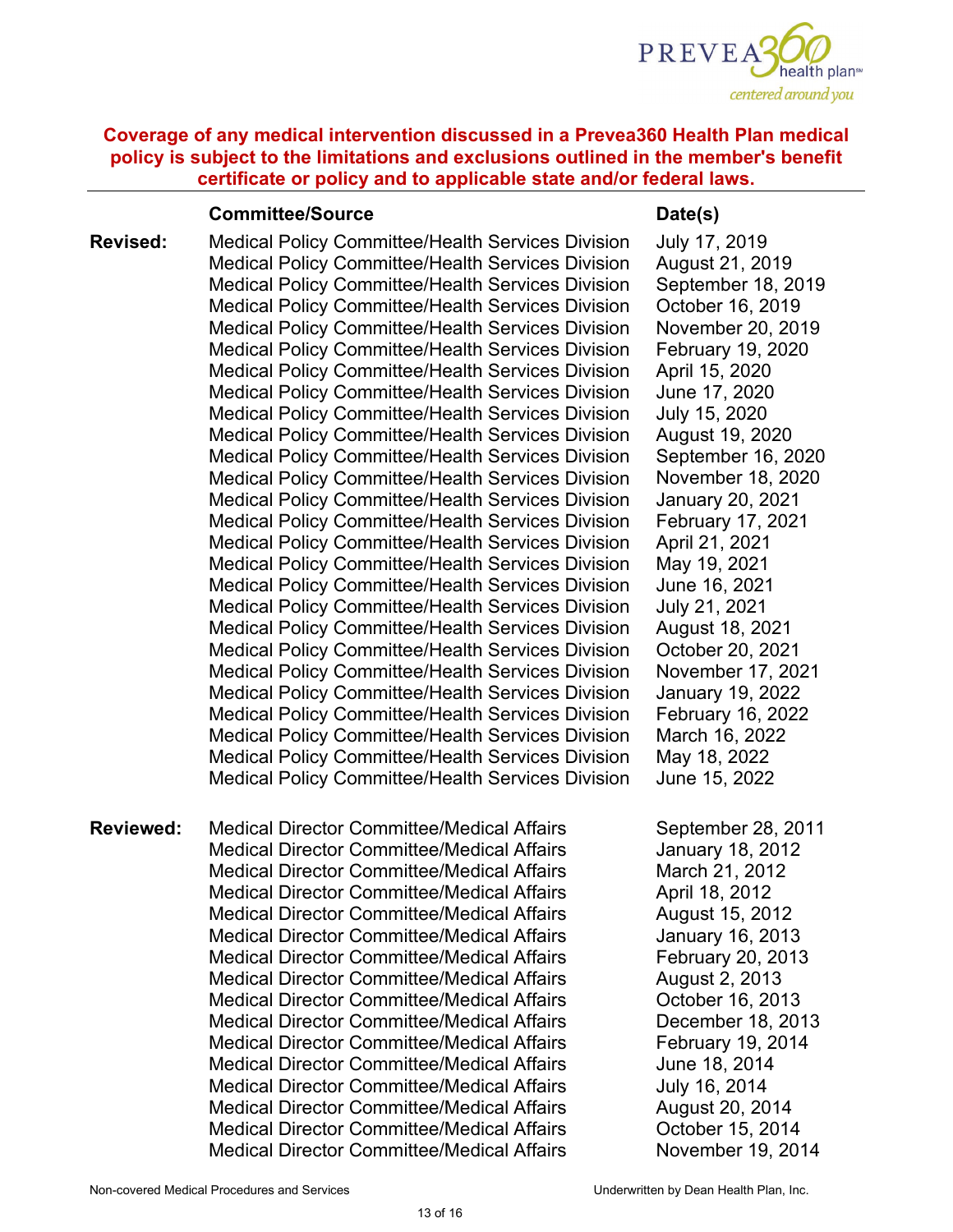

|                  | <b>Committee/Source</b>                                                                                                                                                                                                                                         | Date(s)                                                             |
|------------------|-----------------------------------------------------------------------------------------------------------------------------------------------------------------------------------------------------------------------------------------------------------------|---------------------------------------------------------------------|
| <b>Reviewed:</b> | <b>Medical Director Committee/Medical Affairs</b><br><b>Medical Director Committee/Medical Affairs</b><br><b>Medical Director Committee/Medical Affairs</b><br><b>Medical Director Committee/Medical Affairs</b><br>Medical Director Committee/Quality and Care | April 15, 2015<br>May 20, 2015<br>July 15, 2015<br>October 21, 2015 |
|                  | Management<br>Medical Director Committee/Quality and Care                                                                                                                                                                                                       | November 18, 2015                                                   |
|                  | Management                                                                                                                                                                                                                                                      | December 16, 2015                                                   |
|                  | Medical Director Committee/Quality and Care<br><b>Management Division</b><br>Medical Director Committee/Quality and Care                                                                                                                                        | January 20, 2016                                                    |
|                  | <b>Management Division</b><br>Medical Director Committee/Quality and Care                                                                                                                                                                                       | February 17, 2016                                                   |
|                  | <b>Management Division</b>                                                                                                                                                                                                                                      | March 16, 2016                                                      |
|                  | Medical Policy Committee/Quality and Care<br><b>Management Division</b>                                                                                                                                                                                         | April 20, 2016                                                      |
|                  | Medical Policy Committee/Quality and Care<br><b>Management Division</b><br>Medical Policy Committee/Quality and Care                                                                                                                                            | May 18, 2016                                                        |
|                  | <b>Management Division</b><br>Medical Policy Committee/Quality and Care                                                                                                                                                                                         | June 15, 2016                                                       |
|                  | <b>Management Division</b><br>Medical Policy Committee/Quality and Care                                                                                                                                                                                         | July 20, 2016                                                       |
|                  | <b>Management Division</b><br>Medical Policy Committee/Quality and Care                                                                                                                                                                                         | August 17, 2016                                                     |
|                  | <b>Management Division</b><br>Medical Policy Committee/Quality and Care                                                                                                                                                                                         | September 21, 2016                                                  |
|                  | <b>Management Division</b><br>Medical Policy Committee/Quality and Care                                                                                                                                                                                         | October 31, 2016                                                    |
|                  | <b>Management Division</b><br>Medical Policy Committee/Quality and Care                                                                                                                                                                                         | November 16, 2016                                                   |
|                  | <b>Management Division</b><br>Medical Policy Committee/Quality and Care                                                                                                                                                                                         | February 15, 2017                                                   |
|                  | <b>Management Division</b><br>Medical Policy Committee/Quality and Care                                                                                                                                                                                         | March 15, 2017                                                      |
|                  | <b>Management Division</b><br>Medical Policy Committee/Quality and Care                                                                                                                                                                                         | April 19, 2017                                                      |
|                  | <b>Management Division</b>                                                                                                                                                                                                                                      | June 21, 2017                                                       |
|                  | Medical Policy Committee/Quality and Care<br><b>Management Division</b><br>Medical Policy Committee/Quality and Care                                                                                                                                            | July 19, 2017                                                       |
|                  | <b>Management Division</b>                                                                                                                                                                                                                                      | August 16, 2017                                                     |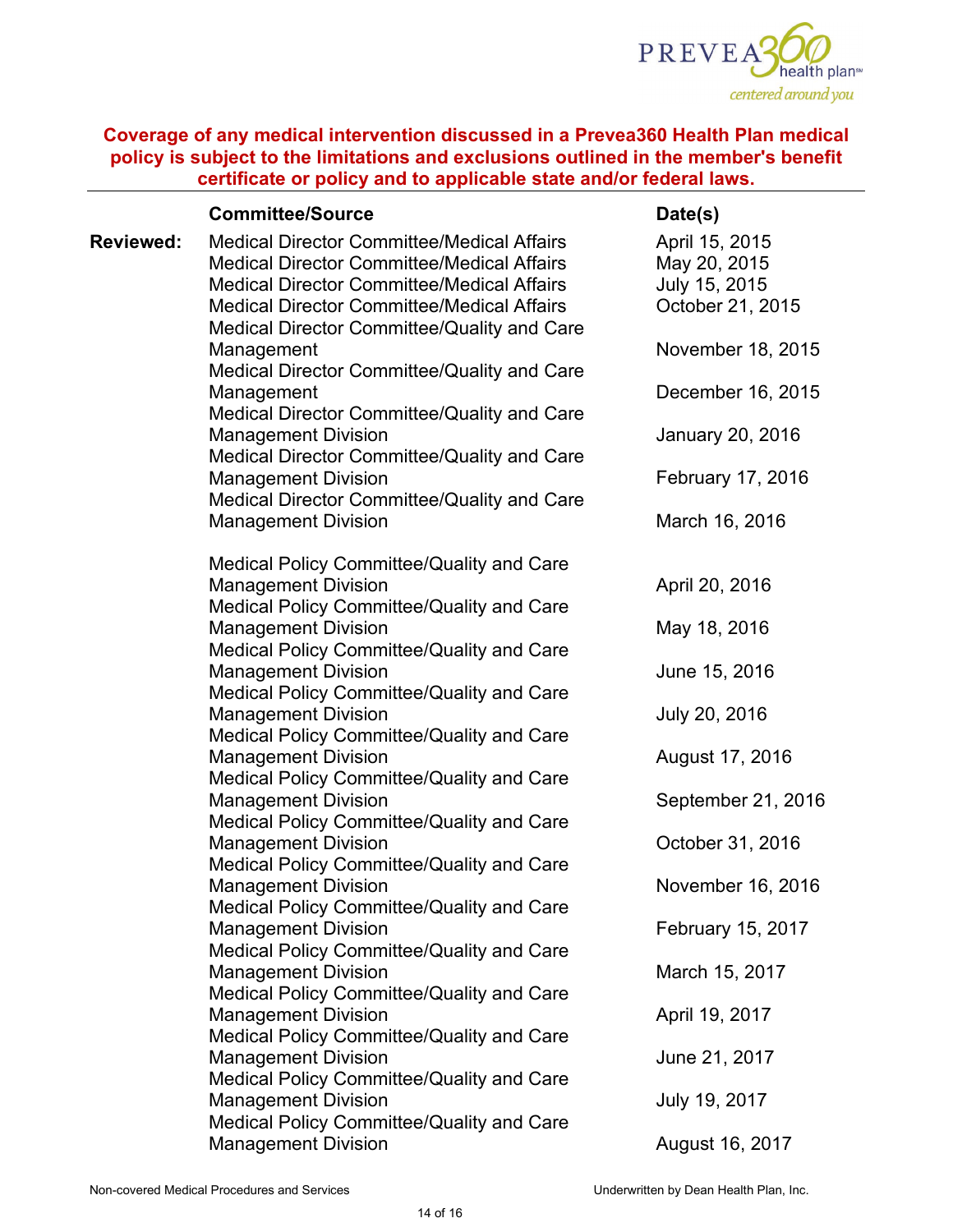

|           | <b>Committee/Source</b>                                                                                              | Date(s)                                      |
|-----------|----------------------------------------------------------------------------------------------------------------------|----------------------------------------------|
| Reviewed: | Medical Policy Committee/Quality and Care<br><b>Management Division</b>                                              | September 20, 2017                           |
|           | Medical Policy Committee/Quality and Care<br><b>Management Division</b>                                              | October 18, 2017                             |
|           | Medical Policy Committee/Quality and Care<br><b>Management Division</b><br>Medical Policy Committee/Quality and Care | December 20, 2017                            |
|           | <b>Management Division</b><br>Medical Policy Committee/Quality and Care                                              | January 17, 2018                             |
|           | <b>Management Division</b><br>Medical Policy Committee/Quality and Care                                              | February 21, 2018                            |
|           | <b>Management Division</b><br>Medical Policy Committee/Quality and Care                                              | March 21, 2018                               |
|           | <b>Management Division</b><br>Medical Policy Committee/Quality and Care                                              | April 18, 2018                               |
|           | <b>Management Division</b><br>Medical Policy Committee/Quality and Care                                              | May 16, 2018                                 |
|           | <b>Management Division</b><br>Medical Policy Committee/Quality and Care                                              | June 20, 2018                                |
|           | <b>Management Division</b><br><b>Medical Policy Committee/Health Services Division</b>                               | July 18, 2018<br>September 19, 2018          |
|           | <b>Medical Policy Committee/Health Services Division</b><br><b>Medical Policy Committee/Health Services Division</b> | October 17, 2018<br>December 19, 2018        |
|           | <b>Medical Policy Committee/Health Services Division</b><br><b>Medical Policy Committee/Health Services Division</b> | January 16, 2019<br>February 20, 2019        |
|           | <b>Medical Policy Committee/Health Services Division</b><br><b>Medical Policy Committee/Health Services Division</b> | March 20, 2019<br>April 17, 2019             |
|           | <b>Medical Policy Committee/Health Services Division</b><br><b>Medical Policy Committee/Health Services Division</b> | June 19, 2019<br>July 17, 2019               |
|           | <b>Medical Policy Committee/Health Services Division</b><br><b>Medical Policy Committee/Health Services Division</b> | August 21, 2019<br>September 19, 2019        |
|           | <b>Medical Policy Committee/Health Services Division</b><br><b>Medical Policy Committee/Health Services Division</b> | October 16, 2019<br>November 20, 2019        |
|           | <b>Medical Policy Committee/Health Services Division</b><br><b>Medical Policy Committee/Health Services Division</b> | February 19, 2020<br>April 15, 2020          |
|           | <b>Medical Policy Committee/Health Services Division</b><br><b>Medical Policy Committee/Health Services Division</b> | June 17, 2020<br>July 15, 2020               |
|           | <b>Medical Policy Committee/Health Services Division</b><br><b>Medical Policy Committee/Health Services Division</b> | August 19, 2020<br>September 16, 2020        |
|           | <b>Medical Policy Committee/Health Services Division</b><br><b>Medical Policy Committee/Health Services Division</b> | November 18, 2020<br><b>January 20, 2021</b> |
|           | <b>Medical Policy Committee/Health Services Division</b><br><b>Medical Policy Committee/Health Services Division</b> | <b>February 17, 2021</b><br>April 21, 2021   |
|           | <b>Medical Policy Committee/Health Services Division</b>                                                             | May 19, 2021                                 |